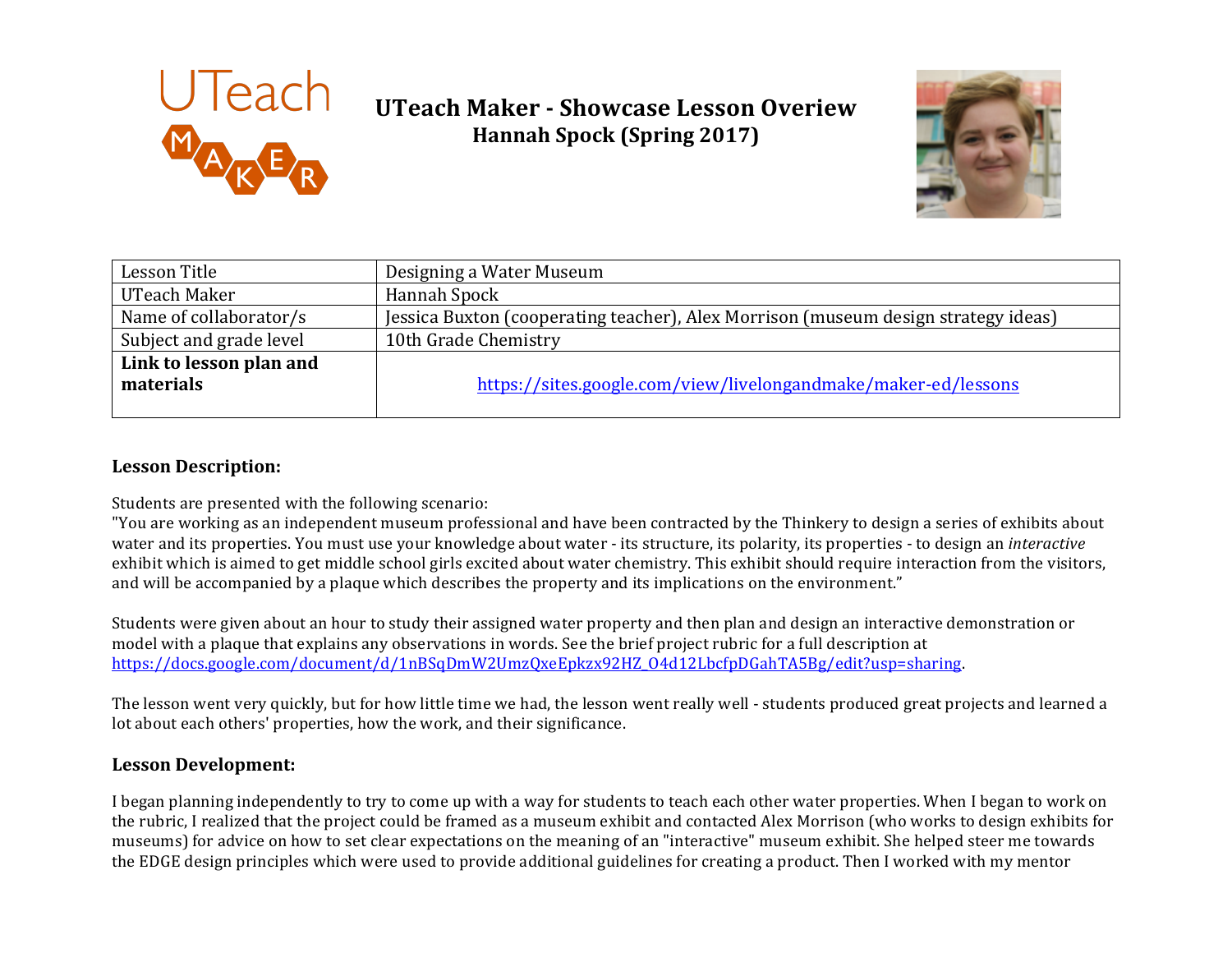teacher to develop the materials for the lesson, including the property information sheets and notes sheet. We also worked together to refine the timing and instructions using the powerpoint slides.

#### **Lesson Implementation:**

This project was implemented with primarily 10th grade students in a Pre-AP Chemistry class at Crockett HS. All classes have students of a very wide range of ability levels, and each class has several ELLs and students with IEPs. The students are not used to particularly complex projects or high-level inquiry, and require a lot of scaffolding to ensure success on an open-ended assignment like this. I have used several "jigsaw" style activities, where each group is responsible for presenting information to the rest of the class, and these activities have had varied success, so I was a bit concerned that some of the properties might not be demonstrated well without wellplanned support on my part. A significant percent of the students are often unengaged or uninterested in class, and struggle with managing their phone use, so it was quite exciting to see the entire class get engaged and motivated to work on their projects and delegate work efficiently in order to complete all the requirements quickly.

#### **Connection to important concepts and skills within the discipline and/or across subject areas:**

Students were already familiar with the molecular structure of water after learning VSEPR theory. This project followed a lesson where students worked with magnetic water molecules to review the structure of water, and explore it's polarity. They used observations to summarize water's interactions with other water molecules (cohesion) via hydrogen bonding, water's interactions with polar and ionic compounds (adhesion), and water's interactions with nonpolar compounds. Their knowledge of the molecular behavior of water was required for the project, as they had to use polarity to explain how hydrogen bonding was the cause of their given water property. Their knowledge of water properties from this unit will continue to be applied as they explore solutions, dilutions, rates of dissolution, and levels of saturation in the following unit.

#### **Reflection:**

## **What Went Well**

I was quite proud of the fact that students were modeling their tangible, usable exhibit demonstrations from real museum exhibits. I wanted the project to have an authentic anchoring experience, so students were tasked with the job of an independent museum designer and were commissioned to design museum exhibits for water properties. Groups used real, research-based industry design guidelines to support their designs, and were certainly challenged by the rigorous requirements of the final product.

I was particularly happy with the organization and accountability measures that went into this project, because it made 90 minutes feel like *almost* enough time! I was concerned that students would really struggle without adequate scaffolding, and so I provided a variety of supports which groups were free to use as they needed. Each group got an information sheet for their property, which had videos, text, and images to help them figure out what they might make, along with all the other handouts above. The trick was to try to make this information as concise as possible so it wasn't overwhelming!